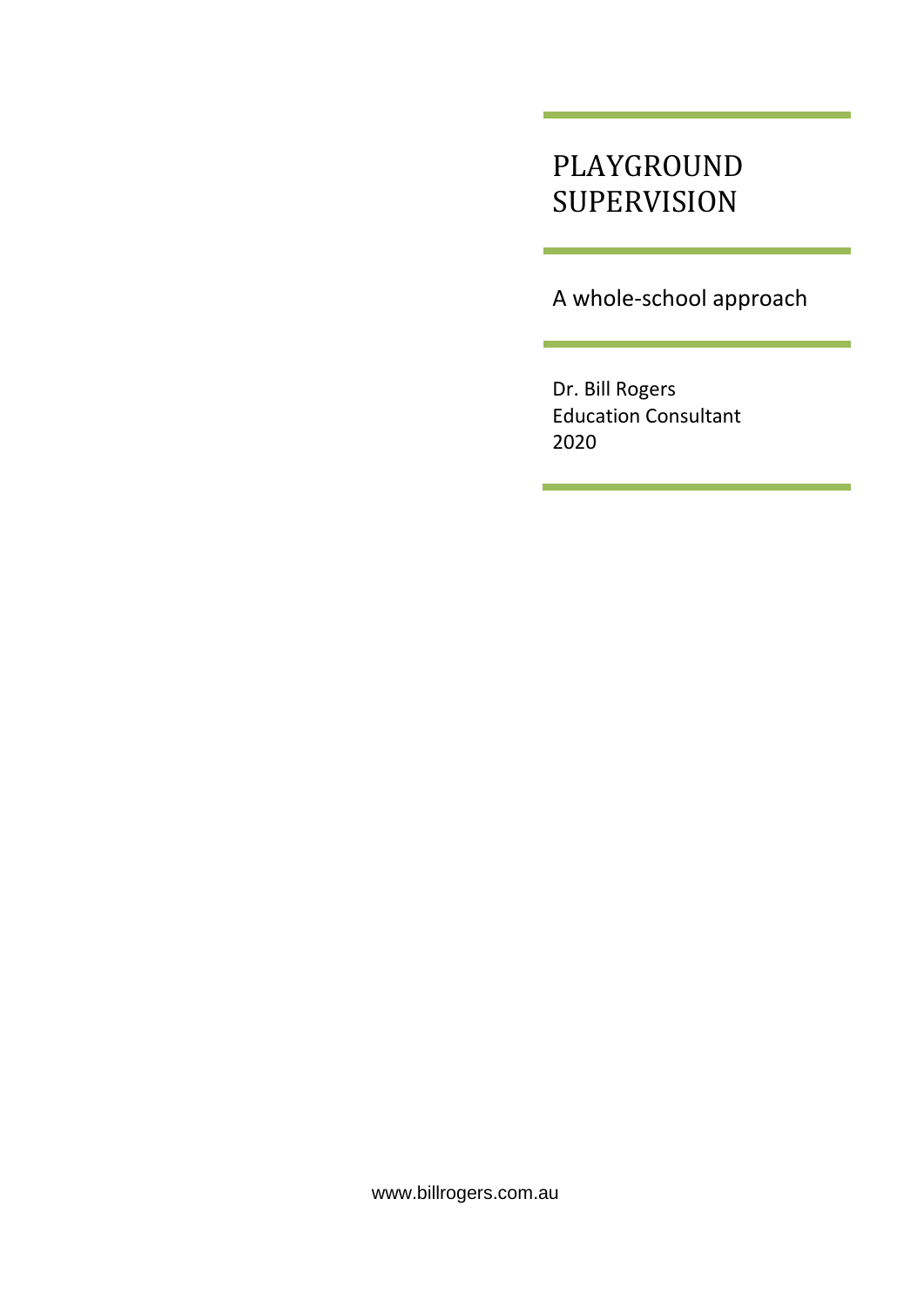## Playground supervision – a whole-school approach\*

I was walking across the playground and noticed several year 6 lads playing downball in the infant part of the playground. Walking across I 'eyeballed' them, smiled – they stopped playing. "Hi fellas; how's it going?" (A returned frowning 'smile' and a muttered "OK.") "I notice you're playing downball in the infant area." [Describing the *obvious reality* keeps the corrective language least intrusive and 'incidental'. It is pointless asking them 'why' they are playing here. I'm not interested in 'reasons' on an issue like this; not now. It also leads to dissembling, excuses and 'points discussion' or argument].

One lad quickly retorts (a whining tone to his voice) "Other teachers don't care if we play here as long as there's no little kids here." [How many times have we heard 'the other teachers ...' line?] This, of course, may be true but it's wasted energy to debate the veracity of what the students are saying here; I added "I can check that ..." (I don't need to call them liars). A brief bit of 'partial agreement (followed by a *direct* question) :- "I can check that with other teachers. Where are you supposed to be playing downball?" (or, "*What's* our rule for?", or "*Where* are you supposed to be playing …?"). Interrogatives such as 'Why?', or '*Are you* playing downball in the infant area?' or even 'You're not supposed to be here, *are you*?' These sorts of questions are an 'invitation' to student debate discounting 'reasons', or seeking to 'get round' the known, fair, rules.

"But Mr Smith said we could play here if there's no infants." The lad was persistent. I think he thought this whining admission was his '*coup de grace'* (!) Partial acknowledgement and a last re-focus is enough now : "I can check that with Mr Smith. Where are you supposed to be playing?" It is important to direct the focus to student ownership of the behaviour or rule wherever possible (hence the "Where …" question). One of the other lads broke ranks adding – with sulky and frowning expression – "We're supposed to play down by the dust bins ..." "Well, enjoy the rest of your playtime fellas." I gave them some 'take-up-time' by walking away with a brief glance to check they had moved off. I *tactically* ignored the muttering, their sibilant sighs and their obvious sulking.

\_\_\_\_\_\_\_\_\_\_\_\_\_\_\_\_\_\_\_\_\_\_\_\_\_\_\_\_\_\_\_\_\_\_\_\_\_\_\_\_\_\_\_\_\_\_\_\_\_\_\_\_\_\_\_\_\_\_\_\_\_\_\_\_\_\_\_\_\_\_\_\_\_\_

<sup>\*</sup>In Australia all teachers do all 'yard' (or playground) supervision, including 'wet-day'/lunch/before and after school ...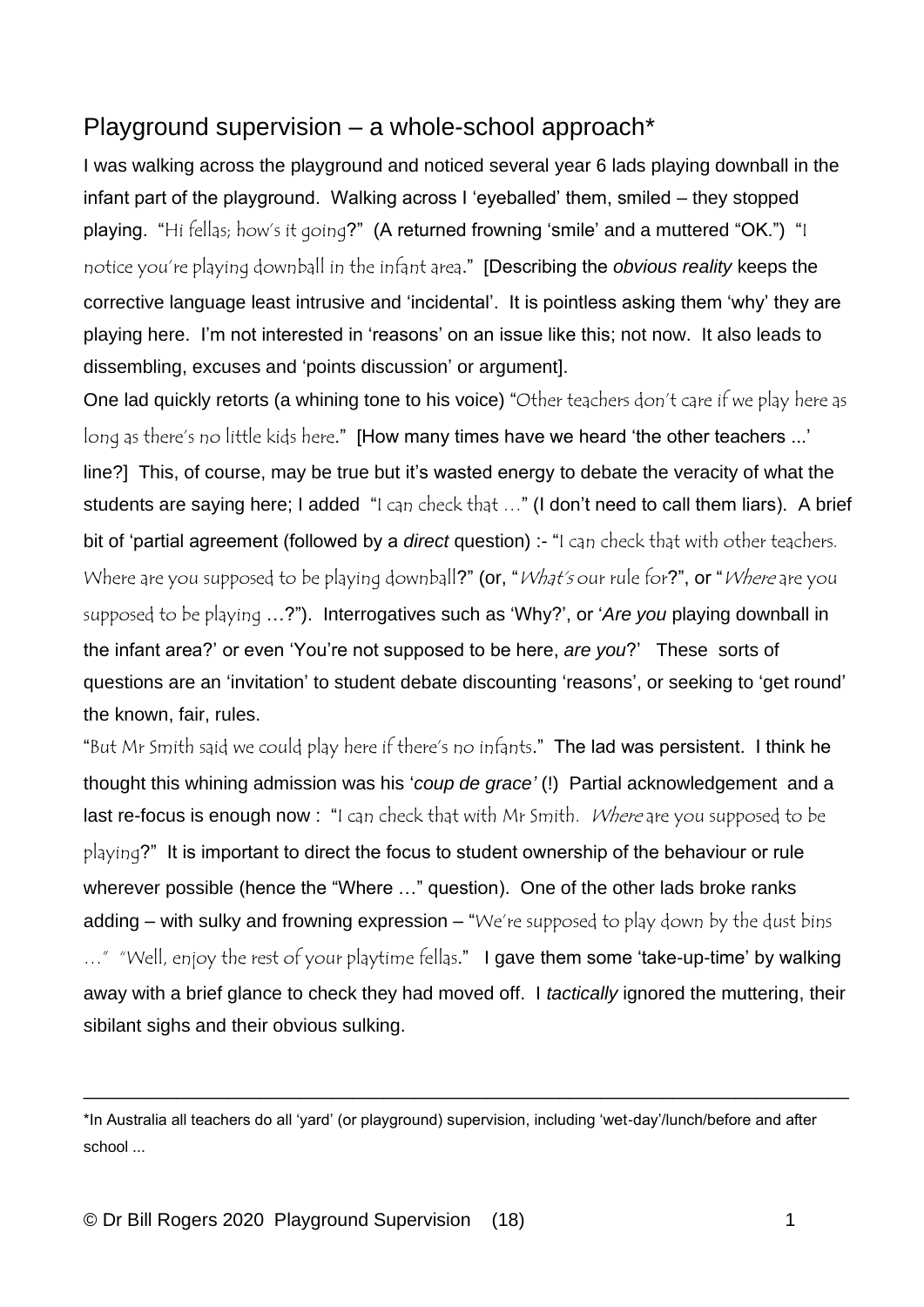This kind of brief discipline exchange keeps one's playground supervision / management 'least intrusive' (wherever possible) and avoids unnecessary confrontation; we're 'relaxedly vigilant' (Rogers, 2011). We haven't ignored this behaviour nor have we been overly vigilant (demanding, hectoring, petty, mean-spirited, bossy ...).

If students argue or challenge we will (of course) need to make the fair consequences clear to them (including confiscating the ball if necessary ...). In such cases we would give a *directed* consciously 'choice' first ... eg : "If you continue to ... then ..."

We have all had our whinges, at times, about 'yard duty' (playground supervision) – on hot, windy or wet, cold days. A playground is a large space to supervise. There will be squabbles about play, space and friendships; the 'pecking orders' among peer groups and the inevitable silly behaviours (play-fighting, throwing things, spraying at the drinking taps, friendship exclusion ...). It is a necessary time for children to enjoy relative 'freedom', for play and recreation, but it also needs to be a place (and time) where children can feel safe (psychologically as well as physically).

It is essential that a school develop **a whole-school approach to behaviour leadership** in duty-of-care contexts outside the classroom; particularly playground supervision. Even when a teacher is not on rostered playground supervision we all need to observe *relaxed vigilance* at break times. If we see inappropriate, silly, unsafe, behaviour we need to address it – *en route –* even if we are not on rostered duty.

A whole-school approach to any duty-of-care management in non-classroom contexts (including corridors ...) is based in thoughtful needs analysis of typical behaviour dynamics(including student feedback); a school-wide plan; a common preferred practice approach in managing the 'typical' range of behaviours we may need to address and a consequential process and follow-up processes (beyond playground incidents) for more serious behaviour incidents.

### **Preventative features of duty-of-care (in non-contact tiome)**

**Preventative** aspects of school policy will need to address basics such as :- safe play areas; thoughtful signage; safe and clean toilets (crucial) / safe and clean drinking areas; adequate litter bins strategically placed (and occasional litter education particularly in the establishment phase of the year); appropriate ball-play areas; no-go areas; quiet areas (where children can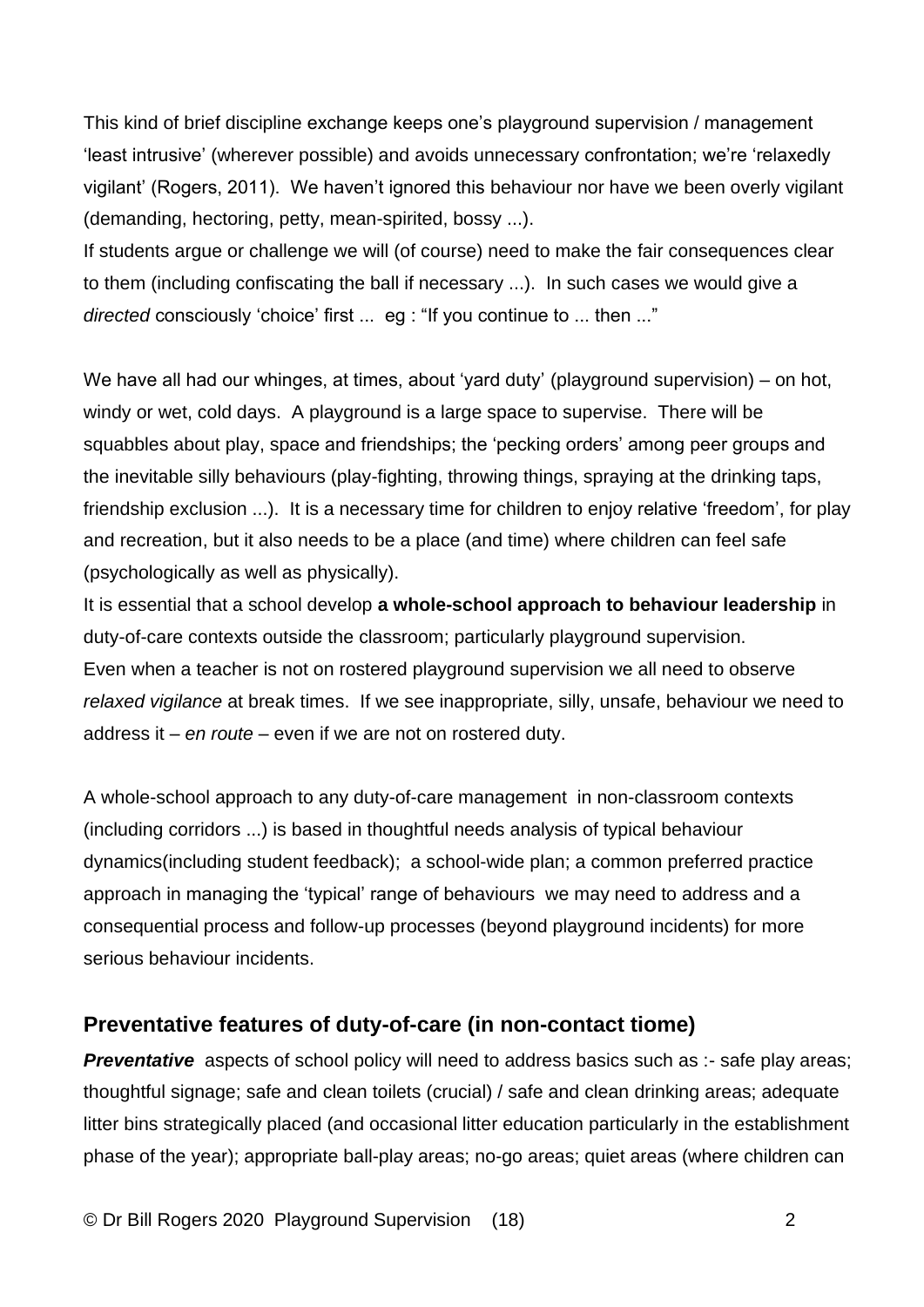draw, play board games, jigsaws – not all children want to leap off climbing frames); use of library at lunchtimes (but monitor computer and i-Pad games ...); sun-awareness policy etc. Preventative policy is part 'architectural' and part organisational; it also includes education and discussion (week one, term one) on safe play, fair play, available games and equipment (no pulling to ground or 'fighting' when playing 'footy', soccer, ball games … etc). It is important we don't merely assume that children know whether they can ride their bike on their way out of school at 3.40 (ish) and that they need a helmet. (Clear signage at the bike rack area will help here as will duty teachers' – 'relaxed vigilance'). Even if a teacher is not on rostered duty they can still exercise relaxed vigilance when they see inappropriate or unsafe behaviours in non-contact time.

*Corrective* aspects of a school policy and practice will mean we have basic, clear, fair rules in place so we don't get into unnecessarily defensive arguments about which teacher said 'You *can* do 'x', 'y', 'z' …'

A key feature of our corrective management (during duty) is the concept of *relaxed vigilance*  by all staff at all times.

Some teachers are 'non-vigilant'; they will walk past students breaking sticks off trees and 'fighting' (play fighting) ...; they will 'ignore ' loud swearing, or silly male testosteronic bonding … (the pushing/shoving/'friendly strangling' ...).

I've heard school Principals say they can tell on which days students are more likely to be sent 'inside' (from playground) from which teachers are on yard duty on a given day. Even a brief, positive, word (aside, in the corridor or playground) by *any* teacher (or T.A.) will communicate *that all teachers are aware of, and care*, about considerate, responsible and safe behaviour (again, *relaxed* vigilance).

As with all discipline / behaviour leadership, staff are encouraged to embrace a least intrusive approach (wherever possible) and assertive leadership (not hostile or aggressive) where necessary; positive language (where possible); avoid unnecessary confrontation and keep the focus of correction on the main, or 'primary behaviour' or issues being addressed *at that point*. We avoid arguing or debating with students about *why* they are behaving inappropriately or behaving in unfair or unsafe ways; we avoid over-servicing the sulkiness, the indulgent sighing, the raised eyes ... and whingeing ... when we – fairly – remind, and expect, appropriate/safe behaviours.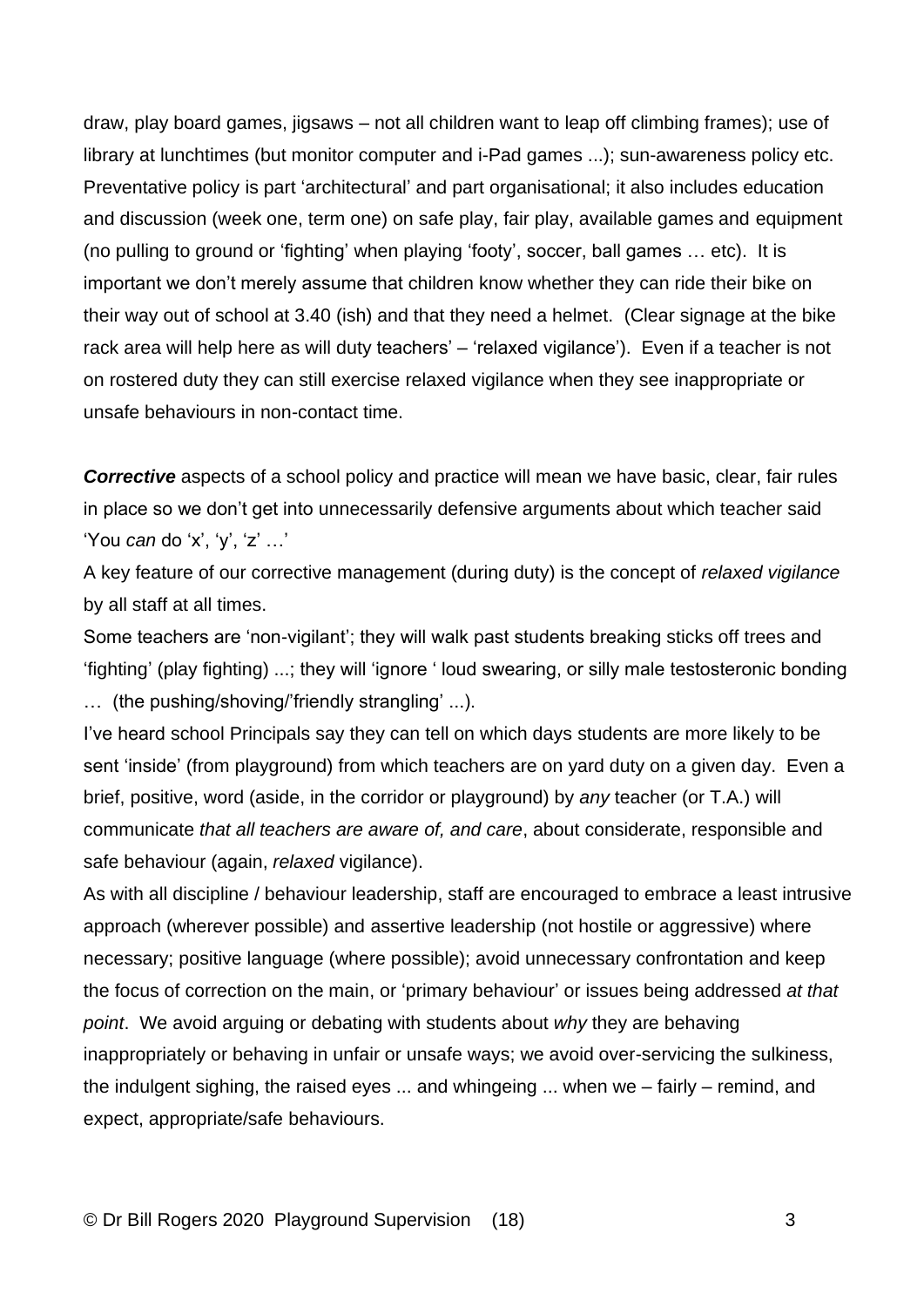Our manner, tone, and characteristic language significantly affect student goodwill and cooperation. It will be important that staff address this aspect of daily, managerial, supervision as we move around the playground (*relaxedly* vigilant).

#### **Developing policy and practice**

Once a year we will (as a whole staff team) need to review and re-address current policy and practice.

The review will address :-

1. The *frequency* and *seriousness* of playground incidents.

The most common pattern is high frequency but 'low serious' :- silly play (at taps, toilets, on climbing frames, throwing of wood chips …, flicking sand …, "I didn't mean to hit him in the eye!"); 'boundary running'; 'play fighting' …, social exclusion ( … "can't play with *us*!"), and the small group of students with 'no-one to play with ...'

Some behaviours are *low* frequency but high serious and will occasion immediate consequences such as time-out, or even restraint (in a serious fight). The school needs a clear protocol on directed and vicious swearing; taunting and threatening (including threatening of teachers) others; nasty or dangerous fighting; throwing woodchips, sand – even a ball – *at* someone … We also need very clear rules and consequences to address bullying; any bullying (including cyber-bullying). Such consequences will be non-negotiable, carried out firmly, decisively and respectfully. All such consequences will also need to occasion follow up by the 'initiating teacher'/duty teacher (with a senior colleague) and the student/s in question. Such follow up can also need to address mediation and restitution.

The degree to which all staff are *relaxedly* vigilant will often affect whether a low-level incident moves into a more serious issue or conflict.

2. Staff discuss how we (as a staff team) *characteristically* address the typically frequent incidents.

It will also help to check if location or area (of the playground) affects behaviours adversely. Records of first aid incidents can also help. A yearly review with our students using a user-friendly map (for older children) where they are asked to note (on the map) areas where they feel safe and very comfortable to play (and recreate) =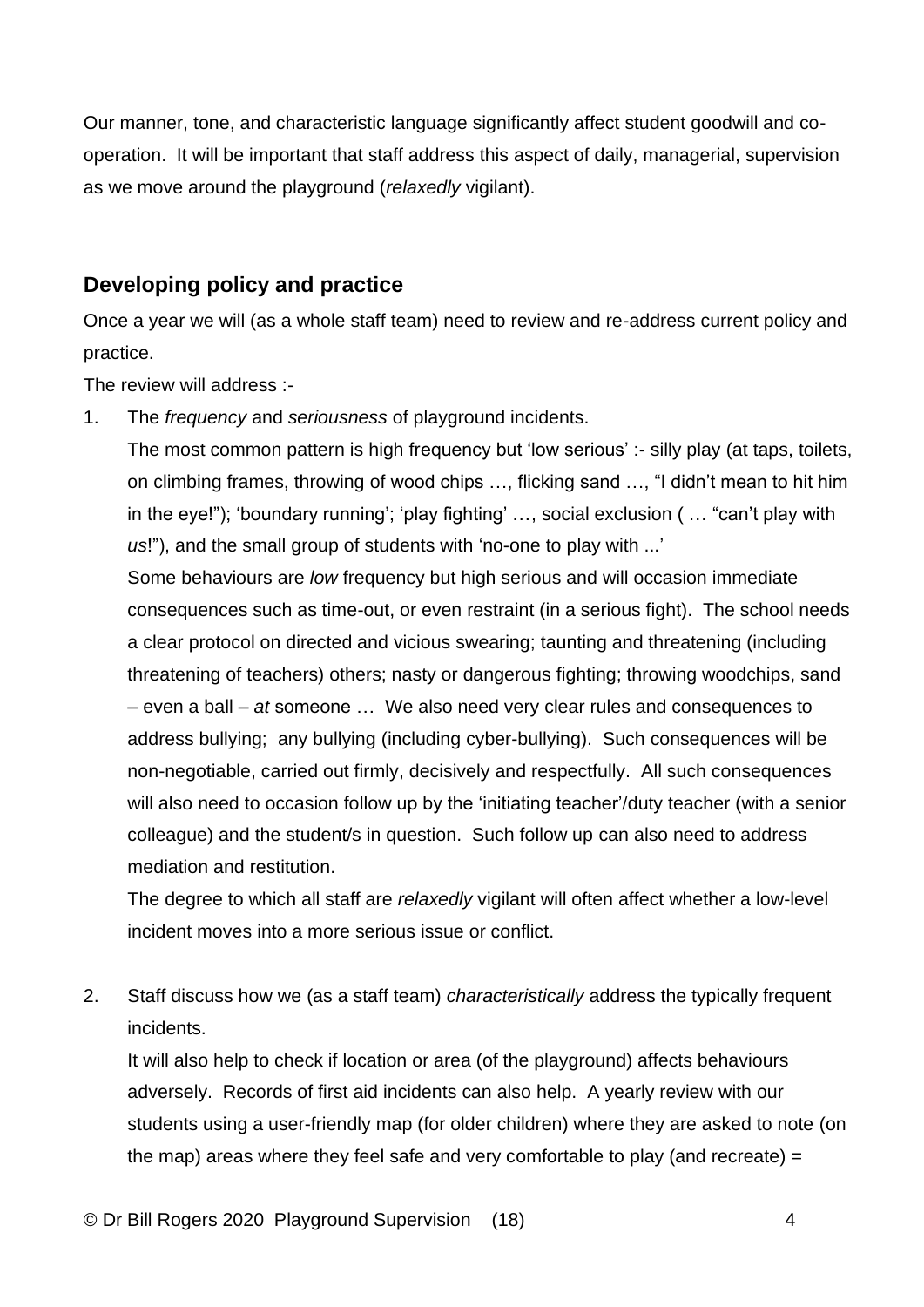*number 1*; areas they are not so comfortable to play = *number 2* and areas where they would never play = *number 3*. On the back of the map the students give reasons *why* they have numbered the map thus.

It can also help with very young children to discuss with them where they feel safe, less safe or unsafe in the school at playtimes *and why*. This will often correlate with areas in the school that are more difficult to supervise.

Another typical student review will address questions such as :-

What's working well in our playground and *why*?*;* what is not working well and *why*?; what can *we* (all) do to make our playground (and our play) safer and more enjoyable …? *How?* What suggestions do you have?

3. Review the rules for the playground : are they clear, simple, fair, positively expressed (where possible) and helpfully displayed? Each grade teacher (at primary level) / form teacher (at secondary level) each year (in the establishment phase), will remind students about the rules and why we have them in our school. We will review these as the need arises during the year.

#### 4. **Encouragement**

It will be important to normatively encourage children when we are on duty. Where we see considerate, thoughtful, helpful behaviours we can quietly, positively, affirm such. A lad trips over as he hurries on the grass area. Two lads rush back to help him up and check he's OK. A teacher walks over and says …"Hello boys (use their names if you know them, or ask), that was very considerate and helpful to …" The same with litter; safe, considerate, play; we encourage thoughtful and considerate behaviours. This helps affirm – and build - a positive behaviour culture.

Those brief 'encouragers' by duty teachers in duty-of-care time can be basic – they make a difference.

On duty, yet again, recently; a cold but sunny wintry day. Relaxed vigilance where possible.

Students have been 'cooped-up' in classes now it's their time of partial freedom ... recreation, games, quieter activities for some (we hope) ...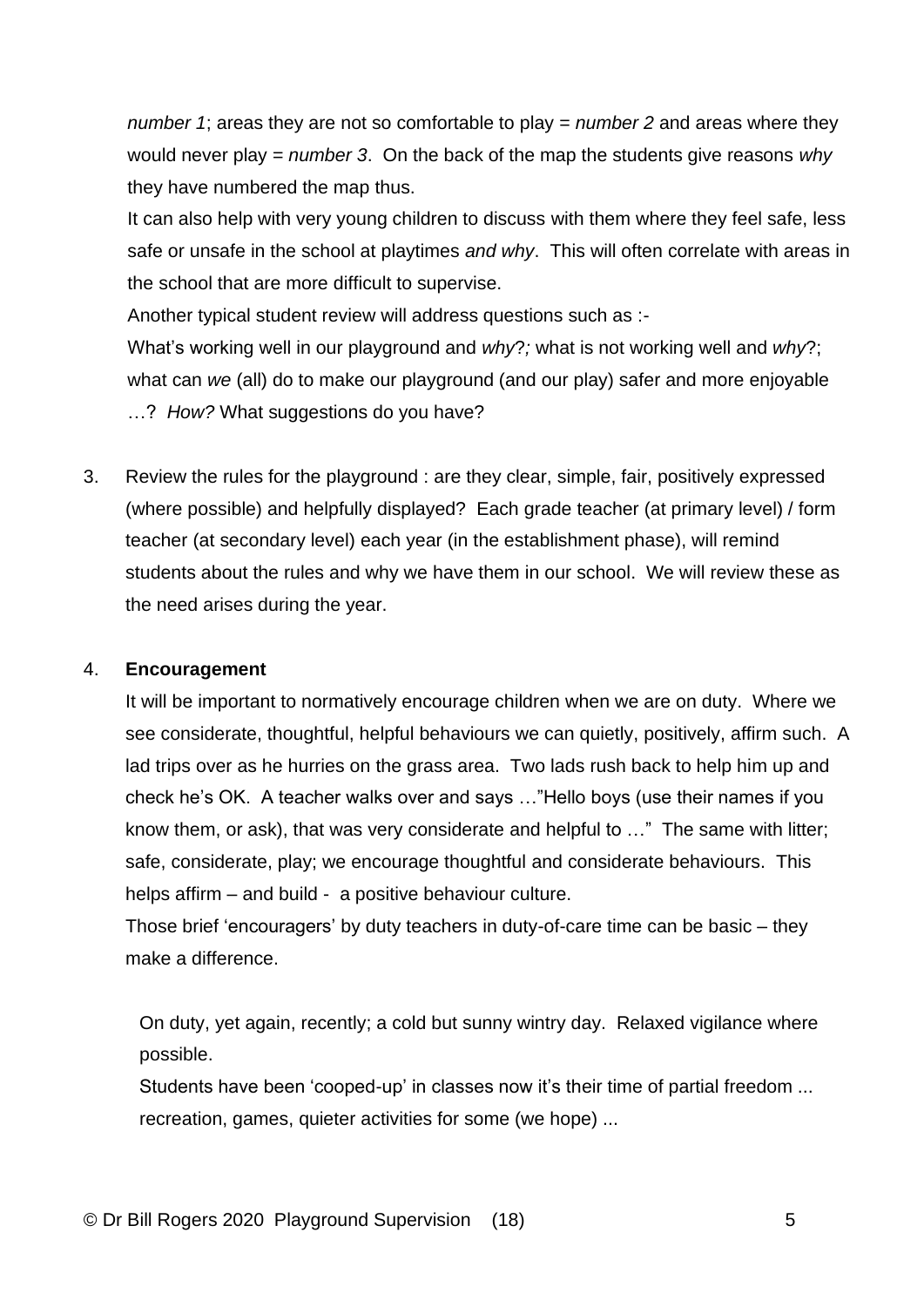I noticed, on the large oval, a soccer game in progress – just a 5-a-side (encouraging to see a few female students enjoying soccer too). A small audience ...they'd made a shorter pitch, home-made goals ...

As I looped the oval (on duty) I observed the year 12 students clearly enjoying the game, I heard the banter ... I noticed a skilful goal save. Walking past the goal area "Wow ... that was skilful ..." That's all – he smiled back "Lucky ..." I added (*en passant*), "Skill ..." I kept walking.

Second round of the oval-loop-supervision ... I noticed a couple of lads over-doing a tackle ... I called over ... "Fellas ( ... ) soccer, footy or rugby?" They grinned, back into reasonable vigorous play. I continued walking ...

I passed the group a few more times. Smiled when there was eye contact, nodded at a few 'good plays' ... kept walking; on duty. Relaxed vigilance in these *brief*, episodic, passings by ...

Nearly time for lunch playtime bell over ... The ball went wide and away ... From 30 metres I gave a not-too-bad returned kick of their ball to their play ... It was nice (even from years 12s) to receive a cheery wavy and thanks. Again, brief; episodic ...

There goes the clarion bell for end of lunch play and for the next period. I saw them packing up and reach for their 'third hands' (their smart phones) as they did their last texts, or calls before period five ...

Brief chats, brief encouraging asides and cues (well meant) also make a relational difference between teacher and students – even when 'on duty'.

- 5. A review of litter bins, shade areas, safe seats (no split wood or serious splinters!); *enough* seats ...; clean and serviceable, toilets. Children, too, need an opportunity to share concerns here and be involved in how they understand and utilise their playground place and their time together at recess …
- 6. Publish a staff duty-of-care plan (reviewed each year) and enable some in-servicing (particularly of new staff).

© Dr Bill Rogers 2020 Playground Supervision (18) 6 Like all aspects of behaviour policy and leadership, we need a balance of *considered* **prevention (including an educational focus); positive correction** *and* **encouragement;**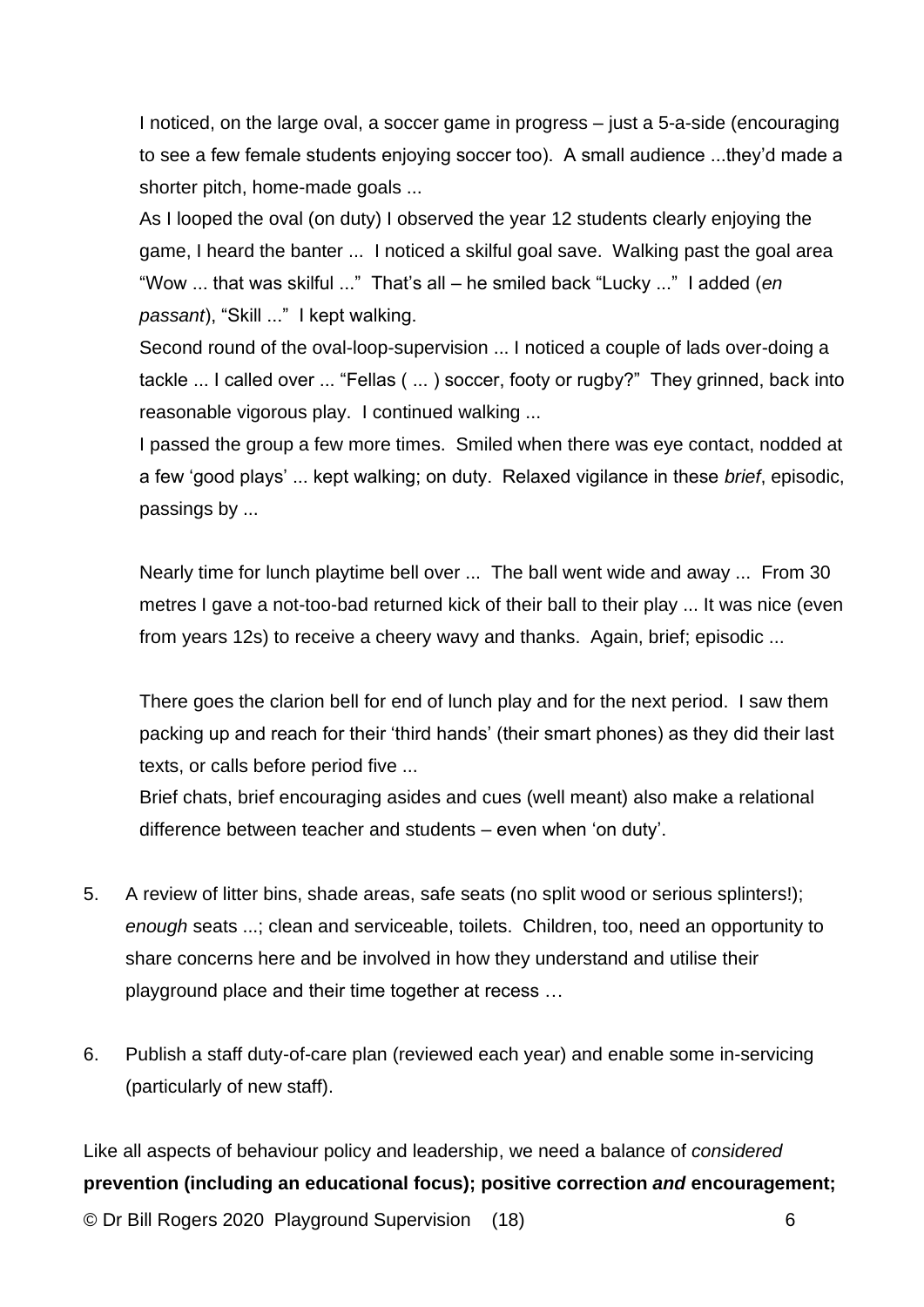**appropriate consequences and follow-up** and – above all – our *relaxed* vigilance to enable students to enjoy their 'partial freedom', fresh air and the recreation that playtime can give.

It can help if all teachers carry a notebook (even when they are not directly 'on duty') to note down students' names and behaviour(s) that need follow-up and follow-through by senior staff. Even when we're not on duty, if we see inappropriate, unacceptable behaviour and *any* dangerous behaviour we still have a duty-of-care (even if not on roster) – *relaxed vigilance. Duty* of care is ever present. What is noted (in the notebook) is transcribed daily in a monitoring / tracking book (or computer 'file') in the staff room eg : date, time, student's name, incident, immediate action taken … suggested follow-up noted. [This notebook carries the school logo so it looks appropriately 'official'. Perhaps a bright yellow notebook? Like the yellow card used in football/soccer.] See over.

Many schools now have school-based software to record (from notebook) observations and incidents for monitoring and follow-up.

Where students present with at-risk behaviour(s) in out-of-class settings it will be essential to have a whole-school response for working with such students. That response will often need to include a *personal behaviour plan* for the student and (where necessary) even staggered playtimes.

See: You Know the Fair Rule: and Much More Rogers, 3<sup>rd</sup> Edition, 2011 Published in the UK by Pearson Education, and *Behaviour Management : A Whole-School Approach (2006)*  Scholastic Australia 2<sup>nd</sup> edition. Published in the UK by Sage Publications, London.)

Dr. Bill Rogers is a teacher, education consultant and author. He conducts in-services and seminar programmes across Australia, New Zealand, Europe and the U.K. in the areas of behaviour management, effective teaching, stress management, colleague support and teacher welfare. He has also worked extensively as a mentor-coach in classrooms; teamteaching in challenging classes in Australia and the U.K. {He is a Fellow of the Australian College of Educators and Honorary Life Fellow of Leeds Trinity University and Honorary Fellow at the Graduate School of Education, Melbourne University}.

\_\_\_\_\_\_\_\_\_\_\_\_\_\_\_\_\_\_\_\_\_\_\_\_\_\_\_\_\_\_\_\_\_\_\_\_\_\_\_\_\_\_\_\_\_\_\_\_\_\_\_\_\_\_\_\_\_\_\_\_\_\_\_\_\_\_\_\_\_\_\_\_\_

© Dr Bill Rogers 2020 Playground Supervision (18) 7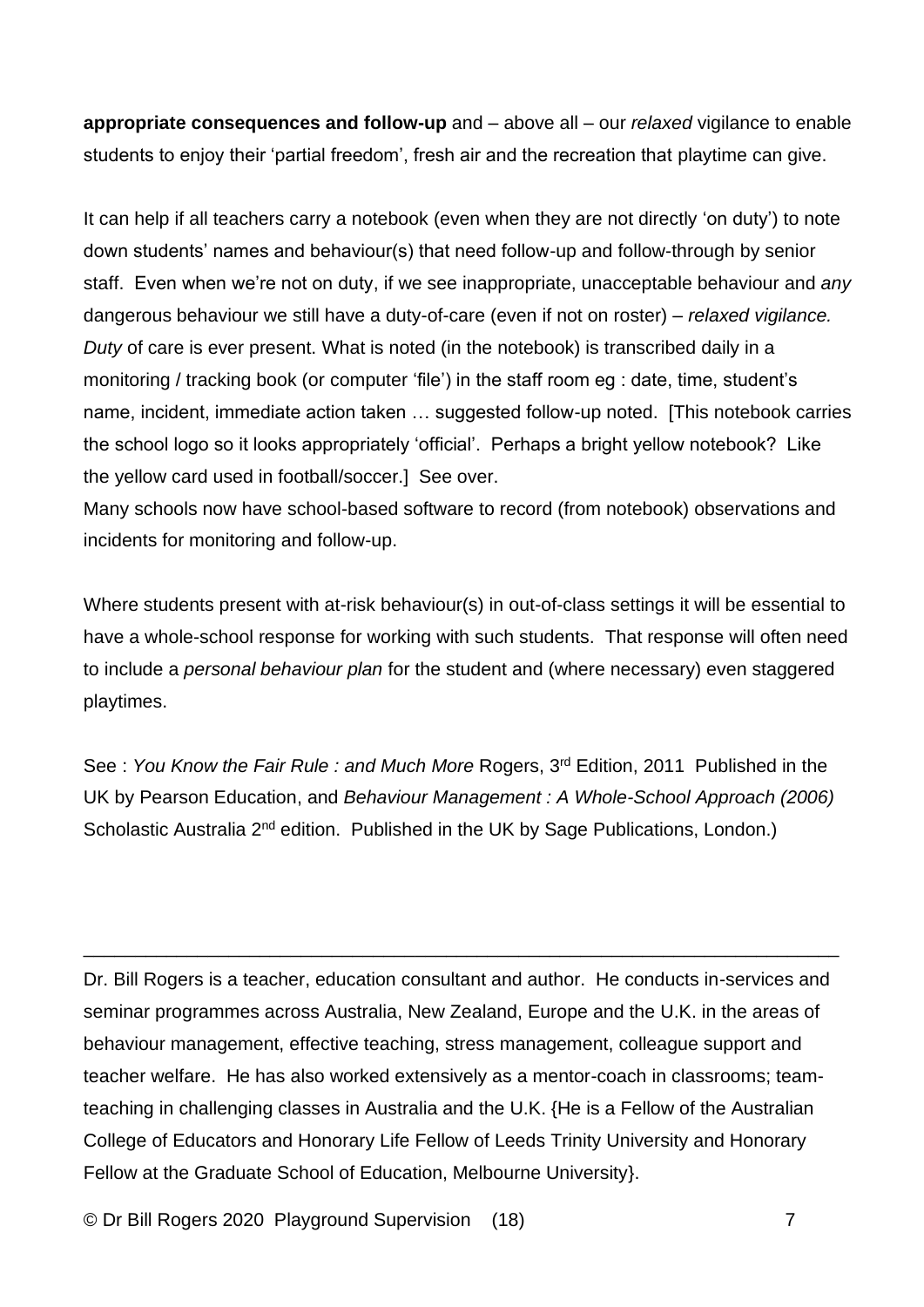|                                                                                                                                                                              | <b>STYX ROAD</b><br><b>SECONDARY</b><br><b>COLLEGE</b><br>2020 |                                                                                                                                           | school.<br>❖<br>On duty<br>❖<br>❖<br>❖<br>❖                                                                               | <b>STAFF NOTE BOOK</b><br>Use skilfully to encourage, remind, offer<br>choices to / warn or take names of<br>students challenging rules, routines,<br>expectations and instructions about fair,<br>appropriate and safe behaviour in our<br>Please carry at all times<br>Inside or outside classrooms<br>To assist your follow-through<br>To inform other staff<br>In conjunction with notes in |
|------------------------------------------------------------------------------------------------------------------------------------------------------------------------------|----------------------------------------------------------------|-------------------------------------------------------------------------------------------------------------------------------------------|---------------------------------------------------------------------------------------------------------------------------|-------------------------------------------------------------------------------------------------------------------------------------------------------------------------------------------------------------------------------------------------------------------------------------------------------------------------------------------------------------------------------------------------|
|                                                                                                                                                                              | Our *RVMB Staff<br>Note Book                                   |                                                                                                                                           | student planners<br>❖<br>appropriate<br>Our Aim: To create a visible and<br>students in our school.<br>© SSA 01480 465527 | For positive reporting where<br>professional response to assist staff and                                                                                                                                                                                                                                                                                                                       |
| *<br>Nb We don't<br>actually use the<br>acronym<br>(RVMB)<br>'relaxed<br>vigilance<br>monitoring<br>book' (in-house<br>humour). Also<br>there is not (as<br>far as I know) a |                                                                | Date and the state of the state of the state of the state of the state of the state of the state of the state o<br>Information / incident | Time<br>Name and form (check carefully)                                                                                   |                                                                                                                                                                                                                                                                                                                                                                                                 |
| Styx Rd.<br>School.<br>Styx is one of<br>the several<br>rivers in the<br>mythological<br>Greek Hades.                                                                        |                                                                | Print /<br>Sign                                                                                                                           | Next Steps? (note in planner?)<br>(Key follow-up with colleague[s])                                                       | (With thanks to<br>my colleague<br>Harry Pearce for<br>this notebook<br>format.)                                                                                                                                                                                                                                                                                                                |